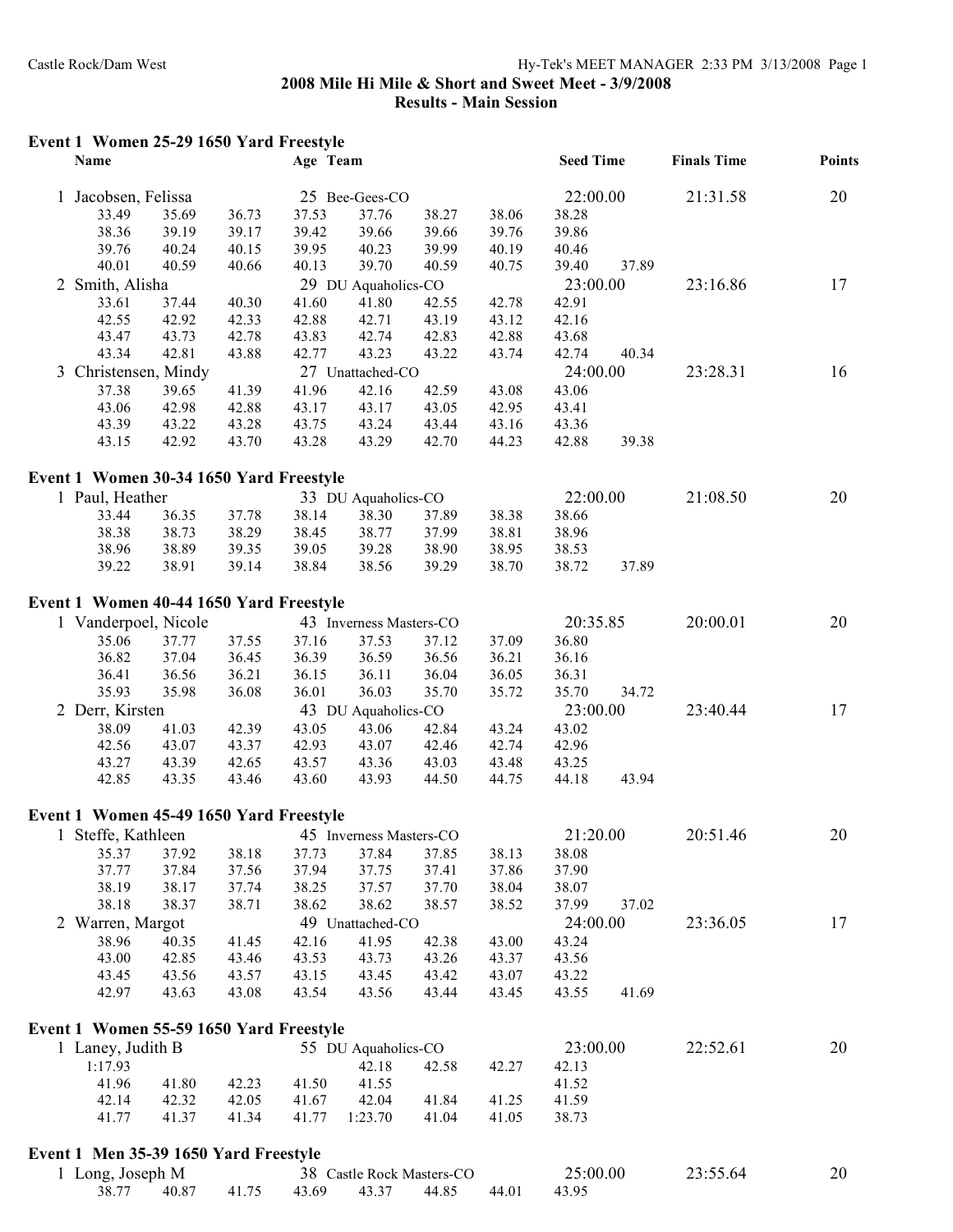|                                        |                |                |                |                          | 2008 Mile Hi Mile & Short and Sweet Meet - 3/9/2008 |                |                |       |          |    |
|----------------------------------------|----------------|----------------|----------------|--------------------------|-----------------------------------------------------|----------------|----------------|-------|----------|----|
|                                        |                |                |                |                          | <b>Results - Main Session</b>                       |                |                |       |          |    |
| 44.62                                  | 43.91          | 44.71          | 44.34          | 43.45                    | 43.95                                               | 44.20          | 44.32          |       |          |    |
| 44.02                                  | 43.21          | 43.93          | 44.61          | 43.47                    | 44.61                                               | 44.36          | 44.33          |       |          |    |
| 44.18                                  | 45.89          | 45.89          | 46.06          | 43.16                    | 42.57                                               | 41.15          | 41.77          | 37.67 |          |    |
| Event 1 Men 40-44 1650 Yard Freestyle  |                |                |                |                          |                                                     |                |                |       |          |    |
| 1 Kolde, Kyle                          |                |                |                | 41 Unattached-CO         |                                                     |                |                | NT    | 22:32.31 | 20 |
| 36.12                                  | 39.09          | 39.53          | 40.00          | 40.74                    | 40.92                                               | 40.39          | 40.51          |       |          |    |
| 40.54                                  | 41.75          | 41.35          | 41.13          | 41.88                    | 41.63                                               | 42.33          | 41.99          |       |          |    |
| 41.31                                  | 44.78          | 41.13          | 41.30          | 41.41                    | 41.78                                               | 41.54          | 41.09          |       |          |    |
| 41.03                                  | 41.15          | 41.06          | 41.61          | 41.65                    | 40.63                                               | 40.88          | 40.30          | 39.76 |          |    |
| Event 1 Men 50-54 1650 Yard Freestyle  |                |                |                |                          |                                                     |                |                |       |          |    |
| 1 Gimlin, Dennis R                     |                |                |                | 52 Pueblo Poolhardies-CO |                                                     |                | 25:53.78       |       | 26:07.32 | 20 |
| 43.03                                  | 48.20          | 48.26          | 48.53          | 48.35                    | 47.41                                               | 48.34          | 47.73          |       |          |    |
| 48.63                                  | 47.51          | 48.69          | 47.17          | 47.03                    | 47.72                                               | 48.23          | 47.53          |       |          |    |
| 48.28                                  | 47.29          | 48.00          | 48.35          | 47.73                    | 47.64                                               | 47.62          | 46.85          |       |          |    |
| 48.17                                  | 47.32          | 47.79          | 47.40          | 47.85                    | 47.39                                               | 48.10          | 45.52          | 43.66 |          |    |
| Event 1 Men 55-59 1650 Yard Freestyle  |                |                |                |                          |                                                     |                |                |       |          |    |
| 1 Orendorff, Michael                   |                |                |                | 56 Pueblo Poolhardies-CO |                                                     |                | 24:45.00       |       | 24:05.85 | 20 |
|                                        |                |                |                |                          |                                                     |                | 44.68          |       |          |    |
| 45.12                                  | 45.25          | 44.70          |                |                          | 44.78                                               | 44.41          | 44.41          |       |          |    |
| 44.22                                  | 43.93          | 44.38          | 43.82          | 44.06                    | 43.09                                               | 43.84          | 43.62          |       |          |    |
| 43.83                                  | 43.50          | 43.01          | 42.93          | 43.00                    | 1:25.46                                             |                |                | 40.66 |          |    |
| 2 Franchi, Gary                        |                |                |                | 59 Pueblo Poolhardies-CO |                                                     |                | 29:00.00       |       | 26:27.92 | 17 |
| 39.82                                  | 42.78          | 44.40          | 45.87          | 46.83                    | 46.49                                               | 47.54          | 48.21          |       |          |    |
| 48.77                                  | 48.34          | 48.60          | 48.53          | 47.27                    | 47.94                                               | 48.36          | 48.39          |       |          |    |
| 48.59<br>48.61                         | 48.80<br>48.84 | 48.42<br>48.52 | 49.01<br>51.95 | 48.80<br>49.44           | 48.52<br>54.91                                      | 48.79<br>49.82 | 48.86<br>48.97 | 48.93 |          |    |
| Event 1 Men 60-64 1650 Yard Freestyle  |                |                |                |                          |                                                     |                |                |       |          |    |
| 1 Townsend, Cecil                      |                |                |                | 60 Pueblo Poolhardies-CO |                                                     |                | 23:10.00       |       | 23:24.42 | 20 |
|                                        |                |                |                |                          |                                                     |                |                |       |          |    |
| 38.92                                  | 42.29          | 43.32          | 44.00          | 44.23                    | 44.15                                               | 43.62          | 43.75<br>43.22 |       |          |    |
| 43.46                                  | 43.69<br>42.93 | 43.65<br>42.61 | 43.56<br>42.48 | 43.22<br>42.47           | 43.24<br>42.07                                      | 43.28<br>42.48 | 42.48          |       |          |    |
| 43.38<br>42.28                         | 41.88          | 42.00          | 41.94          | 42.19                    | 41.80                                               | 41.34          | 40.43          | 38.06 |          |    |
| Event 1 Men 65-69 1650 Yard Freestyle  |                |                |                |                          |                                                     |                |                |       |          |    |
| 1 Chessno, Michael                     |                |                |                | 66 DU Aquaholics-CO      |                                                     |                | 26:59.00       |       | 27:59.05 | 20 |
| 49.22                                  | 51.46          | 52.90          | 52.71          | 51.90                    | 52.68                                               | 52.51          | 52.22          |       |          |    |
| 52.69                                  | 51.57          | 52.52          | 51.60          | 51.88                    | 51.17                                               | 51.87          | 51.83          |       |          |    |
| 51.26                                  | 50.85          | 50.53          | 50.53          | 50.02                    | 49.96                                               | 49.94          | 50.99          |       |          |    |
| 49.90                                  | 50.61          | 50.47          | 49.36          | 50.22                    | 49.03                                               | 48.95          | 48.66          | 47.04 |          |    |
| Event 3 Women 25-29 200 Yard Freestyle |                |                |                |                          |                                                     |                |                |       |          |    |
| 1 Jacobsen, Felissa                    |                |                |                | 25 Bee-Gees-CO           |                                                     |                |                | NT    | 2:21.02  | 20 |
| 32.70                                  | 35.48          | 2:30.44        |                |                          |                                                     |                |                |       |          |    |
| Event 3 Women 30-34 200 Yard Freestyle |                |                |                |                          |                                                     |                |                |       |          |    |
| 1 Paul, Heather                        |                |                |                | 33 DU Aquaholics-CO      |                                                     |                | 2:15.81        |       | 2:19.96  | 20 |
| 31.88                                  | 34.27          | 17.28          | 56.53          |                          |                                                     |                |                |       |          |    |
| 2 Menzie, Kristin                      |                |                |                | 30 DU Aquaholics-CO      |                                                     |                | 2:24.00        |       | 2:25.02  | 17 |
| 32.78                                  | 35.96          | 37.63          | 38.65          |                          |                                                     |                |                |       |          |    |
| Event 3 Women 35-39 200 Yard Freestyle |                |                |                |                          |                                                     |                |                |       |          |    |
| 1 Seavall, Kelly                       |                |                |                | 38 Inverness Masters-CO  |                                                     |                | 2:08.00        |       | 2:13.35  | 20 |
| 30.20                                  | 33.30          | 34.22          | 35.63          |                          |                                                     |                |                |       |          |    |
| 2 Bernert, Kristal                     |                |                |                | 35 Unattached-CO         |                                                     |                | 2:45.00        |       | 2:56.01  | 17 |
| 39.20                                  | 43.31          | 45.59          | 47.91          |                          |                                                     |                |                |       |          |    |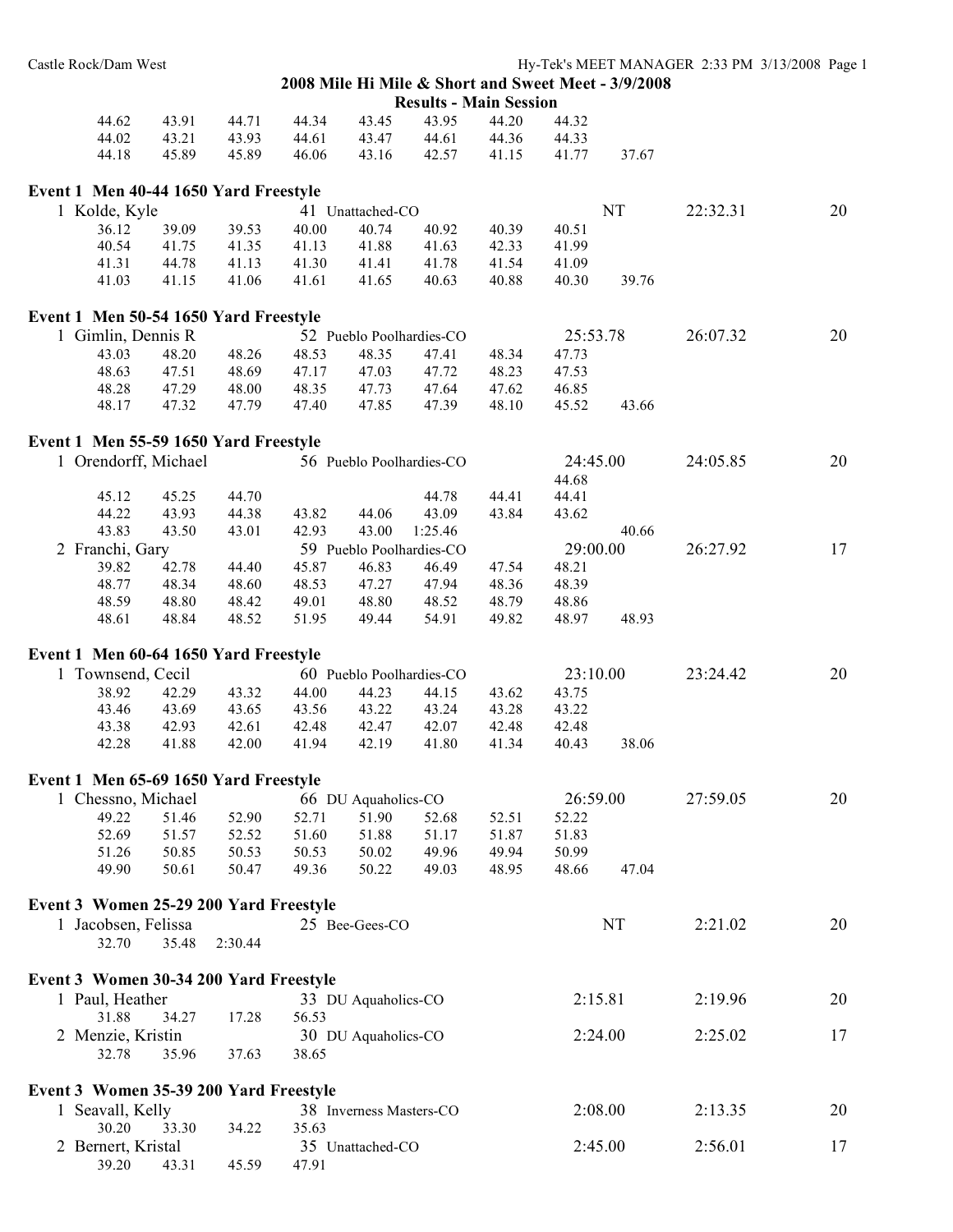| Castle Rock/Dam West                   |       | 2008 Mile Hi Mile & Short and Sweet Meet - 3/9/2008<br><b>Results - Main Session</b> | Hy-Tek's MEET MANAGER 2:33 PM 3/13/2008 Page 1 |         |    |
|----------------------------------------|-------|--------------------------------------------------------------------------------------|------------------------------------------------|---------|----|
|                                        |       |                                                                                      |                                                |         |    |
| Event 3 Women 40-44 200 Yard Freestyle |       |                                                                                      | <b>NT</b>                                      |         | 20 |
| 1 Hinton, Stephanie<br>34.31<br>37.26  | 38.48 | 41 DU Aquaholics-CO<br>37.37                                                         |                                                | 2:27.42 |    |
| Event 3 Women 45-49 200 Yard Freestyle |       |                                                                                      |                                                |         |    |
| 1 Garnier, Kathy                       |       | 47 Inverness Masters-CO                                                              | 2:10.00                                        | 2:09.55 | 20 |
| 30.91<br>33.34                         | 33.32 | 31.98                                                                                |                                                |         |    |
| 2 Steffe, Kathleen                     |       | 45 Inverness Masters-CO                                                              | 2:11.10                                        | 2:10.77 | 17 |
| 31.28<br>33.14                         | 33.69 | 32.66                                                                                |                                                |         |    |
| 3 Glen, Cynthia J                      |       | 49 Highlands Ranch Masters-CO                                                        | 2:30.00                                        | 2:41.25 | 16 |
| 35.65<br>40.05                         | 42.06 | 43.49                                                                                |                                                |         |    |
| 4 Fletcher, Lynn E                     |       | 47 Inverness Masters-CO                                                              | 2:45.00                                        | 2:49.53 | 15 |
| 39.37<br>42.83                         | 45.24 | 42.09                                                                                |                                                |         |    |
| Event 3 Women 50-54 200 Yard Freestyle |       |                                                                                      |                                                |         |    |
| 1 Pyle, Rebecca                        |       | 52 South Suburban-CO                                                                 | 2:35.00                                        | 2:32.49 | 20 |
| 36.52<br>39.14                         | 39.58 | 37.25                                                                                |                                                |         |    |
| 2 Kane, Julie                          |       | 54 Inverness Masters-CO                                                              | 3:44.12                                        | 3:36.13 | 17 |
| 49.73<br>55.72                         | 56.86 | 53.82                                                                                |                                                |         |    |
|                                        |       |                                                                                      |                                                |         |    |
| Event 3 Women 55-59 200 Yard Freestyle |       |                                                                                      |                                                |         |    |
| 1 Laney, Judith B                      |       | 55 DU Aquaholics-CO                                                                  | 2:40.00                                        | 2:33.50 | 20 |
| 36.56<br>39.11                         | 16.49 | 1:01.34                                                                              |                                                |         |    |
| 2 Fouts, Susan                         |       | 57 Inverness Masters-CO                                                              | 2:33.00                                        | 2:33.84 | 17 |
| 35.95<br>38.72                         | 39.95 | 39.22                                                                                |                                                |         |    |
|                                        |       |                                                                                      |                                                |         |    |
| Event 4 Men 25-29 200 Yard Freestyle   |       |                                                                                      |                                                |         |    |
| 1 Johnson, Brett                       |       | 28 DU Aquaholics-CO                                                                  | 2:05.00                                        | 2:07.35 | 20 |
| 32.22<br>29.34                         | 32.93 | 32.86                                                                                |                                                |         |    |
|                                        |       |                                                                                      |                                                |         |    |
| Event 4 Men 45-49 200 Yard Freestyle   |       |                                                                                      |                                                |         |    |
| 1 Sweers, Jeff                         |       | 46 DU Aquaholics-CO                                                                  | 3:15.00                                        | 2:40.67 | 20 |
| 35.07<br>39.55                         | 41.90 | 44.15                                                                                |                                                |         |    |
|                                        |       |                                                                                      |                                                |         |    |
| Event 4 Men 50-54 200 Yard Freestyle   |       |                                                                                      |                                                |         |    |
| 1 Benson, Stan                         |       | 54 Boulder Aquatic Masters-CO                                                        | 2:20.00                                        | 2:28.62 | 20 |
| 34.32<br>37.91                         | 38.61 | 37.78                                                                                |                                                |         |    |
| 2 Louie, Jamie                         |       | 51 Colorado Springs-CO                                                               | 2:32.50                                        | 2:46.83 | 17 |
| 38.53<br>42.15                         | 43.14 | 43.01                                                                                |                                                |         |    |
| 3 Glossa, Jeff                         |       | 53 DU Aquaholics-CO                                                                  | 3:50.00                                        | 2:49.14 | 16 |
| 38.50<br>40.24                         | 43.49 | 46.91                                                                                |                                                |         |    |
|                                        |       |                                                                                      |                                                |         |    |
| Event 4 Men 65-69 200 Yard Freestyle   |       |                                                                                      |                                                |         |    |
| 1 Chessno, Michael                     |       | 66 DU Aquaholics-CO                                                                  | 2:59.00                                        | 3:10.81 | 20 |
| 46.57<br>48.51                         | 48.54 | 47.19                                                                                |                                                |         |    |
|                                        |       |                                                                                      |                                                |         |    |
| Event 5 Women 25-29 100 Yard IM        |       |                                                                                      |                                                |         |    |
| 1 Smith, Alisha                        |       | 29 DU Aquaholics-CO                                                                  | 1:30.00                                        | 1:15.32 | 20 |
| 34.05<br>41.27                         |       |                                                                                      |                                                |         |    |
| 2 Christensen, Mindy                   |       | 27 Unattached-CO                                                                     | 1:35.00                                        | 1:19.87 | 17 |
| 38.21<br>41.66                         |       |                                                                                      |                                                |         |    |
|                                        |       |                                                                                      |                                                |         |    |
| Event 5 Women 35-39 100 Yard IM        |       |                                                                                      |                                                |         |    |
| 1 Tobey, Stacey                        |       | 39 Boulder Aquatic Masters-CO                                                        | 1:08.90                                        | 1:08.79 | 20 |
| 32.55<br>36.24                         |       |                                                                                      |                                                |         |    |
|                                        |       |                                                                                      |                                                |         |    |
| Event 5 Women 40-44 100 Yard IM        |       |                                                                                      |                                                |         |    |
| 1 Campbell, Ellen                      |       | 44 Inverness Masters-CO                                                              | 1:10.50                                        | 1:10.51 | 20 |
|                                        |       |                                                                                      |                                                |         |    |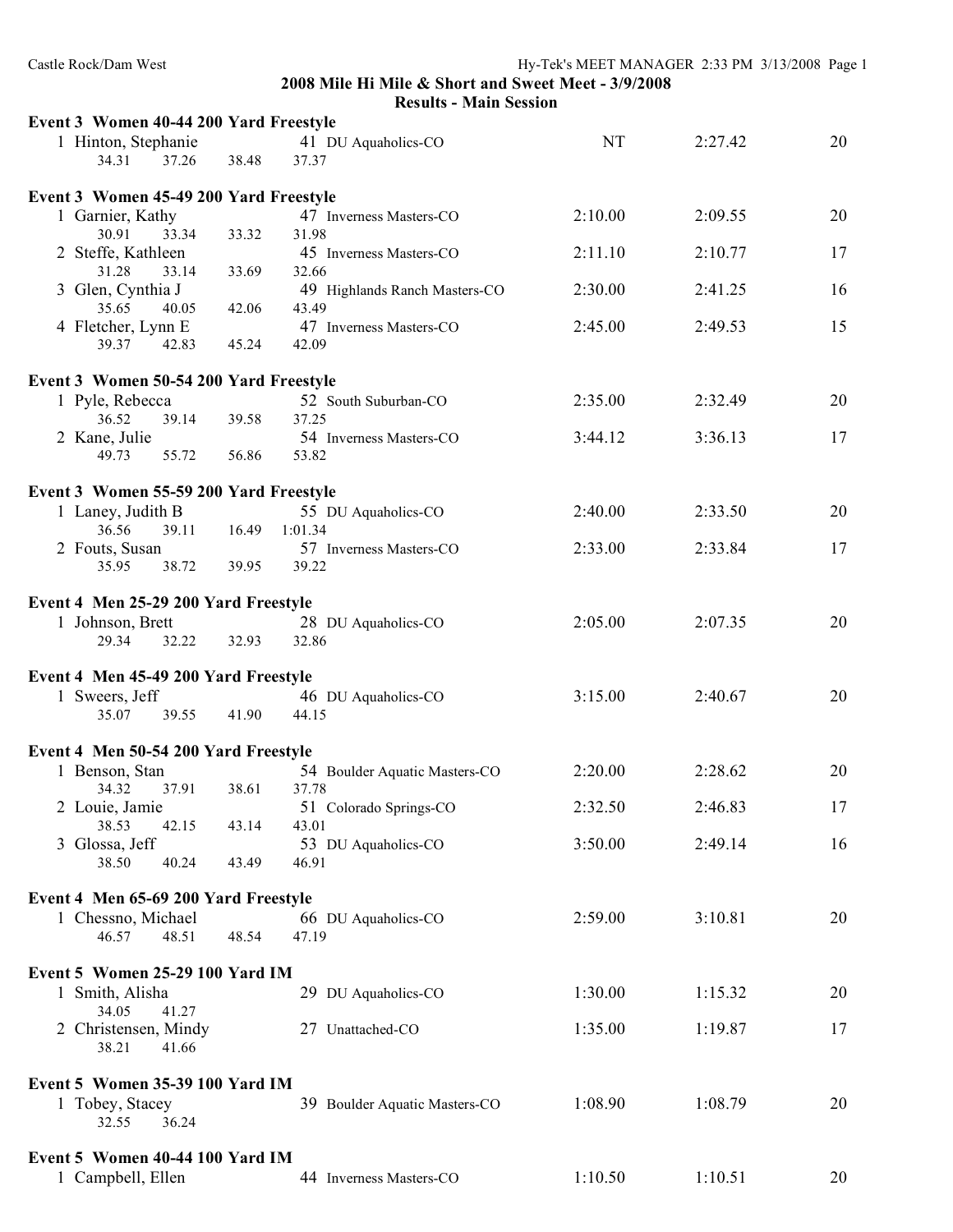**2008 Mile Hi Mile & Short and Sweet Meet - 3/9/2008**

|  | <b>Results - Main Session</b> |  |  |
|--|-------------------------------|--|--|
|--|-------------------------------|--|--|

| 33.75<br>36.76                                           |                           |         |         |    |
|----------------------------------------------------------|---------------------------|---------|---------|----|
| 2 Derr, Kirsten                                          | 43 DU Aquaholics-CO       | 1:25.00 | 1:26.75 | 17 |
| 44.72<br>42.03<br>3 Clapp, Christine J<br>52.55<br>51.11 | 41 Inverness Masters-CO   | 2:30.00 | 1:43.66 | 16 |
|                                                          |                           |         |         |    |
| Event 5 Women 45-49 100 Yard IM<br>1 Warren, Margot      | 49 Unattached-CO          | 1:25.00 | 1:20.42 | 20 |
| 36.79<br>43.63                                           |                           |         |         |    |
| 2 Fletcher, Lynn E<br>40.25<br>43.46                     | 47 Inverness Masters-CO   | 1:24.00 | 1:23.71 | 17 |
| Event 6 Men 35-39 100 Yard IM                            |                           |         |         |    |
| 1 Champlin, Pete                                         | 39 DU Aquaholics-CO       | 1:05.00 | 1:04.21 | 20 |
| 32.84<br>31.37<br>2 Pryor, Keith                         | 37 Squids-CO              | 1:07.00 | 1:14.43 | 17 |
| 39.66<br>34.77                                           |                           | 1:20.00 | 1:22.47 | 16 |
| 3 Hayden, John<br>40.50<br>41.97                         | 35 Squids-CO              |         |         |    |
| Event 6 Men 40-44 100 Yard IM                            |                           |         |         |    |
| 1 Chaiyaroj, Pattanachai<br>28.02<br>32.72               | 44 Squids-CO              | 1:02.00 | 1:00.74 | 20 |
| <b>Event 6 Men 50-54 100 Yard IM</b>                     |                           |         |         |    |
| 1 Nolte, Chris                                           | 51 Inverness Masters-CO   | 1:04.50 | 1:04.55 | 20 |
| 29.51<br>35.04<br>2 Alvarado, Ray                        | 50 Unattached-CO          | 1:15.00 | 1:14.90 | 17 |
| 39.83<br>35.07                                           |                           |         |         |    |
| Event 6 Men 55-59 100 Yard IM                            |                           |         |         |    |
| 1 Orendorff, Michael<br>40.26<br>42.04                   | 56 Pueblo Poolhardies-CO  | 1:22.00 | 1:22.30 | 20 |
| Event 6 Men 60-64 100 Yard IM                            |                           |         |         |    |
| 1 Abrahams, Rich T                                       | 62 Unattached-CO          | 1:04.00 | 1:04.67 | 20 |
| 29.64<br>35.03<br>2 Abbot, Bill                          | 61 Unattached-CO          | 1:08.50 | 1:09.35 | 17 |
| 33.24<br>36.11                                           |                           |         |         |    |
| Event 6 Men 65-69 100 Yard IM                            |                           |         |         |    |
| 1 Chessno, Michael<br>59.03<br>57.08                     | 66 DU Aquaholics-CO       | 1:47.00 | 1:56.11 | 20 |
| Event 7 Women 18-24 50 Yard Freestyle                    |                           |         |         |    |
| 1 Crawford, Molly                                        | 23 Castle Rock Masters-CO | NT      | 32.53   | 20 |
| Event 7 Women 25-29 50 Yard Freestyle                    |                           |         |         |    |
| 1 Christensen, Mindy                                     | 27 Unattached-CO          | 32.00   | 31.79   | 20 |
| Event 7 Women 30-34 50 Yard Freestyle                    |                           |         |         |    |
| 1 Luellen, Katie                                         | 34 DU Aquaholics-CO       | 26.40   | 25.87   | 20 |
| Event 7 Women 40-44 50 Yard Freestyle                    |                           |         |         |    |
| 1 Riner, Betsy                                           | 41 Inverness Masters-CO   | 29.60   | 28.43   | 20 |
| 2 Hagadorn, Heather                                      | 43 DU Aquaholics-CO       | 28.60   | 29.14   | 17 |

**Event 7 Women 45-49 50 Yard Freestyle**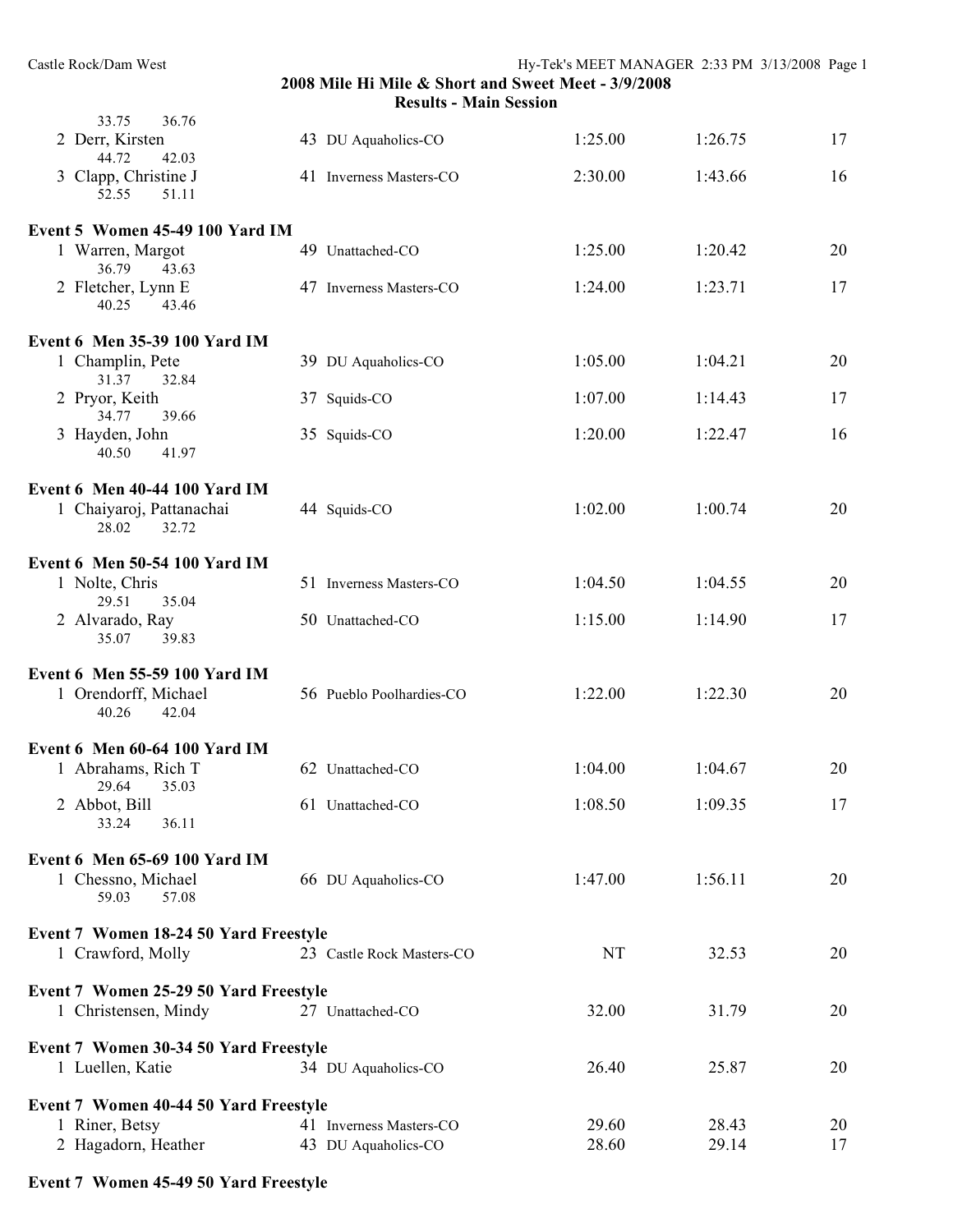| Castle Rock/Dam West                  |                |                                                     | Hy-Tek's MEET MANAGER 2:33 PM 3/13/2008 Page 1 |         |    |
|---------------------------------------|----------------|-----------------------------------------------------|------------------------------------------------|---------|----|
|                                       |                | 2008 Mile Hi Mile & Short and Sweet Meet - 3/9/2008 |                                                |         |    |
|                                       |                | <b>Results - Main Session</b>                       |                                                |         |    |
| 1 Garnier, Kathy                      |                | 47 Inverness Masters-CO                             | 26.50                                          | 26.37   | 20 |
| 2 Tatnall, Suzy                       |                | 48 Highlands Ranch Masters-CO                       | 29.59                                          | 28.99   | 17 |
| 3 Glen, Cynthia J                     |                | 49 Highlands Ranch Masters-CO                       | 31.00                                          | 32.44   | 16 |
| 4 Sortwell, Andrea                    |                | 48 Bee-Gees-CO                                      | 35.55                                          | 34.88   | 15 |
| Event 7 Women 55-59 50 Yard Freestyle |                |                                                     |                                                |         |    |
| 1 Laney, Judith B                     |                | 55 DU Aquaholics-CO                                 | 33.00                                          | 32.48   | 20 |
|                                       |                |                                                     |                                                |         |    |
| Event 8 Men 25-29 50 Yard Freestyle   |                |                                                     |                                                |         |    |
| 1 Walton, Daniel                      |                | 27 Highlands Ranch Masters-CO                       | 24.27                                          | 24.74   | 20 |
| 2 Novell, Mike                        |                | 26 Bee-Gees-CO                                      | 27.69                                          | 26.87   | 17 |
| Event 8 Men 30-34 50 Yard Freestyle   |                |                                                     |                                                |         |    |
| 1 O'Sullivan, Chris                   |                | 33 DU Aquaholics-CO                                 | 23.10                                          | 23.16   | 20 |
|                                       |                |                                                     |                                                |         |    |
| Event 8 Men 35-39 50 Yard Freestyle   |                |                                                     |                                                |         |    |
| 1 Long, Joseph M                      |                | 38 Castle Rock Masters-CO                           | 29.00                                          | 28.72   | 20 |
| Event 8 Men 40-44 50 Yard Freestyle   |                |                                                     |                                                |         |    |
| 1 Chaiyaroj, Pattanachai              |                | 44 Squids-CO                                        | 24.50                                          | 25.05   | 20 |
| 2 Galen, Henry                        |                | 44 Colorado Stars-CO                                | 26.50                                          | 26.26   | 17 |
| 3 Kolde, Kyle                         |                | 41 Unattached-CO                                    | 25.50                                          | 26.78   | 16 |
| 4 Amos, Will                          |                | 40 Bee-Gees-CO                                      | 30.00                                          | 30.57   | 15 |
|                                       |                |                                                     |                                                |         |    |
| Event 8 Men 45-49 50 Yard Freestyle   |                |                                                     |                                                |         |    |
| 1 Johnson, Mark                       |                | 47 Swim Dogs-CO                                     | 25.00                                          | 24.51   | 20 |
| 2 Engle, Curtis                       |                | 46 Highlands Ranch Masters-CO                       | 24.75                                          | 24.73   | 17 |
| 3 Gress, Karl                         |                | 45 Highlands Ranch Masters-CO                       | 24.40                                          | 25.38   | 16 |
| 4 O'Keefe, John P                     |                | 46 Bee-Gees-CO                                      | 28.40                                          | 29.43   | 15 |
| --- Kline, Richard                    |                | 45 Castle Rock Masters-CO                           | 23.00                                          | DQ      |    |
| Event 8 Men 50-54 50 Yard Freestyle   |                |                                                     |                                                |         |    |
| 1 Lehrer, Mark                        |                | 50 Colorado Stars-CO                                | 24.60                                          | 24.54   | 20 |
| 2 Lee, Wayne                          |                | 54 Squids-CO                                        | 33.00                                          | 31.78   | 17 |
| 3 Glossa, Jeff                        |                | 53 DU Aquaholics-CO                                 | 40.00                                          | 36.49   | 16 |
|                                       |                |                                                     |                                                |         |    |
| Event 8 Men 55-59 50 Yard Freestyle   |                |                                                     |                                                |         |    |
| 1 Franchi, Gary                       |                | 59 Pueblo Poolhardies-CO                            | 37.00                                          | 33.16   | 20 |
| 2 Netting, Rob                        |                | 58 DU Aquaholics-CO                                 | 33.00                                          | 34.19   | 17 |
| 3 Pflum, Glenn D                      |                | 57 Squids-CO                                        | 41.01                                          | 39.90   | 16 |
| Event 8 Men 65-69 50 Yard Freestyle   |                |                                                     |                                                |         |    |
| 1 Burgess, Thom                       |                | 65 Colorado Masters Swimming-CO                     | 29.00                                          | 29.21   | 20 |
| 2 Reynolds, Bing                      |                | 67 Boulder Aquatic Masters-CO                       | 45.00                                          | 42.72   | 17 |
|                                       |                |                                                     |                                                |         |    |
| Event 9 Women 35-39 200 Yard IM       |                |                                                     |                                                |         |    |
| 1 Tobey, Stacey                       |                | 39 Boulder Aquatic Masters-CO                       | 2:28.85                                        | 2:29.78 | 20 |
| 31.97<br>38.27                        | 43.20<br>36.34 |                                                     |                                                |         |    |
| Event 9 Women 40-44 200 Yard IM       |                |                                                     |                                                |         |    |
| 1 Hinton, Stephanie                   |                | 41 DU Aquaholics-CO                                 | NT                                             | 2:48.35 | 20 |
|                                       | 50.34<br>38.85 |                                                     |                                                |         |    |
| Event 9 Women 45-49 200 Yard IM       |                |                                                     |                                                |         |    |
| 1 Steffe, Kathleen                    |                | 45 Inverness Masters-CO                             | 2:30.60                                        | 2:32.50 | 20 |
| 32.75<br>41.43                        | 44.80<br>33.52 |                                                     |                                                |         |    |
|                                       |                |                                                     |                                                |         |    |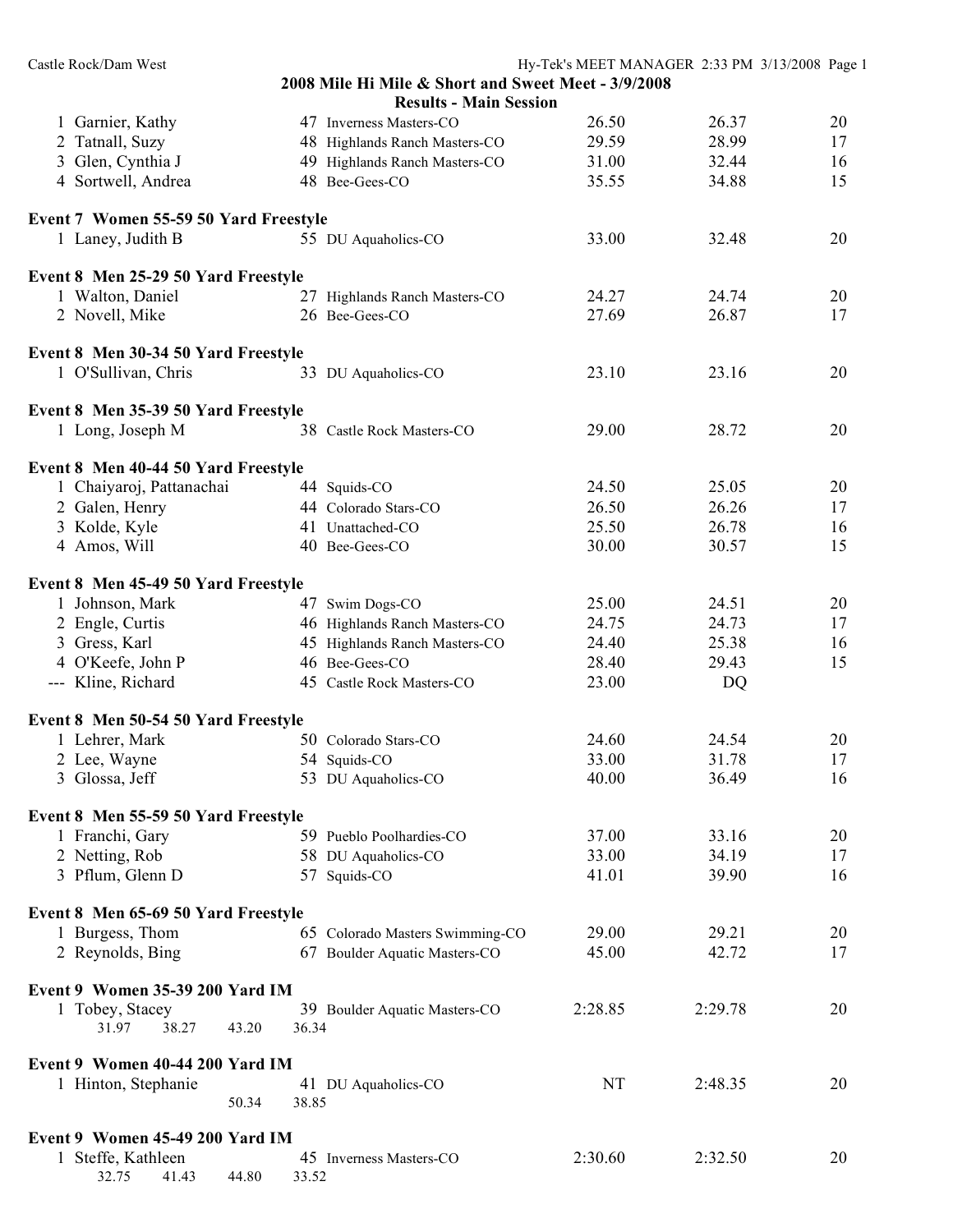| Castle Rock/Dam West                                            | 2008 Mile Hi Mile & Short and Sweet Meet - 3/9/2008<br><b>Results - Main Session</b> | Hy-Tek's MEET MANAGER 2:33 PM 3/13/2008 Page 1 |         |    |
|-----------------------------------------------------------------|--------------------------------------------------------------------------------------|------------------------------------------------|---------|----|
| 2 Fletcher, Lynn E<br>40.11<br>50.25<br>54.53                   | 47 Inverness Masters-CO<br>44.21                                                     | 3:15.00                                        | 3:09.10 | 17 |
| Event 9 Women 50-54 200 Yard IM                                 |                                                                                      |                                                |         |    |
| 1 Kane, Julie<br>$1:02.42$ $1:17.53$ $1:02.25$                  | 54 Inverness Masters-CO<br>51.26                                                     | <b>NT</b>                                      | 4:13.46 | 20 |
| Event 9 Women 55-59 200 Yard IM                                 |                                                                                      |                                                |         |    |
| 1 Fouts, Susan                                                  | 57 Inverness Masters-CO                                                              | 3:05.00                                        | 3:15.53 | 20 |
| Event 9 Women 60-64 200 Yard IM                                 |                                                                                      |                                                |         |    |
| 1 Hashimoto, Christine<br>50.50<br>56.66 1:10.81                | 60 Castle Rock Masters-CO<br>51.63                                                   | 3:47.00                                        | 3:49.60 | 20 |
| Event 10 Men 35-39 200 Yard IM                                  |                                                                                      |                                                |         |    |
| 1 Pryor, Keith                                                  | 37 Squids-CO                                                                         | 2:27.00                                        | 2:35.19 | 20 |
| 33.14<br>41.05<br>46.06<br>2 Hayden, John                       | 34.94<br>35 Squids-CO                                                                | 2:55.00                                        | 3:00.35 | 17 |
| 39.77<br>51.98<br>48.64                                         | 39.96                                                                                |                                                |         |    |
| Event 10 Men 50-54 200 Yard IM<br>1 Gimlin, Dennis R<br>3:38.24 | 52 Pueblo Poolhardies-CO                                                             | 3:07.67                                        | 3:12.98 | 20 |
| Event 10 Men 70-74 200 Yard IM                                  |                                                                                      |                                                |         |    |
| 1 Plummer, Mark                                                 | 71 Inverness Masters-CO                                                              | <b>NT</b>                                      | 3:44.01 | 20 |
| 58.24 1:04.87<br>51.90                                          | 49.00                                                                                |                                                |         |    |
| Event 11 Women 18-24 100 Yard Choice (Fl, Bk, Br)               |                                                                                      |                                                |         |    |
| 1 Crawford, Molly<br>39.15<br>44.02                             | 23 Castle Rock Masters-CO                                                            | <b>NT</b>                                      | 1:23.17 | 20 |
| Event 11 Women 25-29 100 Yard Choice (Fl, Bk, Br)               |                                                                                      |                                                |         |    |
| 1 Jacobsen, Felissa                                             | 25 Bee-Gees-CO                                                                       | <b>NT</b>                                      | 1:19.24 | 20 |
| Event 11 Women 30-34 100 Yard Choice (Fl, Bk, Br)               |                                                                                      |                                                |         |    |
| 1 Paul, Heather                                                 | 33 DU Aquaholics-CO                                                                  | 1:18.97                                        | 1:21.73 | 20 |
| 38.77<br>42.96<br>2 Menzie, Kristin                             | 30 DU Aquaholics-CO                                                                  | 1:24.00                                        | 1:24.29 | 17 |
| 39.92<br>44.37                                                  |                                                                                      |                                                |         |    |
| Event 11 Women 35-39 100 Yard Choice (Fl, Bk, Br)               |                                                                                      |                                                |         |    |
| 1 Seavall, Kelly<br>35.98<br>34.02                              | 38 Inverness Masters-CO                                                              | 1:10.00                                        | 1:10.00 | 20 |
| Event 11 Women 40-44 100 Yard Choice (Fl, Bk, Br)               |                                                                                      |                                                |         |    |
| 1 Vanderpoel, Nicole<br>36.76<br>33.14                          | 43 Inverness Masters-CO                                                              | 1:10.58                                        | 1:09.90 | 20 |
| 2 Hagadorn, Heather<br>36.72<br>39.19                           | 43 DU Aquaholics-CO                                                                  | 1:12.00                                        | 1:15.91 | 17 |
| 3 Campbell, Ellen<br>38.27<br>41.45                             | 44 Inverness Masters-CO                                                              | 1:18.00                                        | 1:19.72 | 16 |
| 4 Golding, Sandra                                               | 44 Unattached-CO                                                                     | 1:25.00                                        | 1:25.09 | 15 |
| 5 Clapp, Christine J<br>55.14<br>51.73                          | 41 Inverness Masters-CO                                                              | 1:48.00                                        | 1:46.87 | 14 |
| Event 11 Women 45-49 100 Yard Choice (Fl, Bk, Br)               |                                                                                      |                                                |         |    |
| 1 Warren, Margot                                                | 49 Unattached-CO                                                                     | 1:33.00                                        | 1:34.31 | 20 |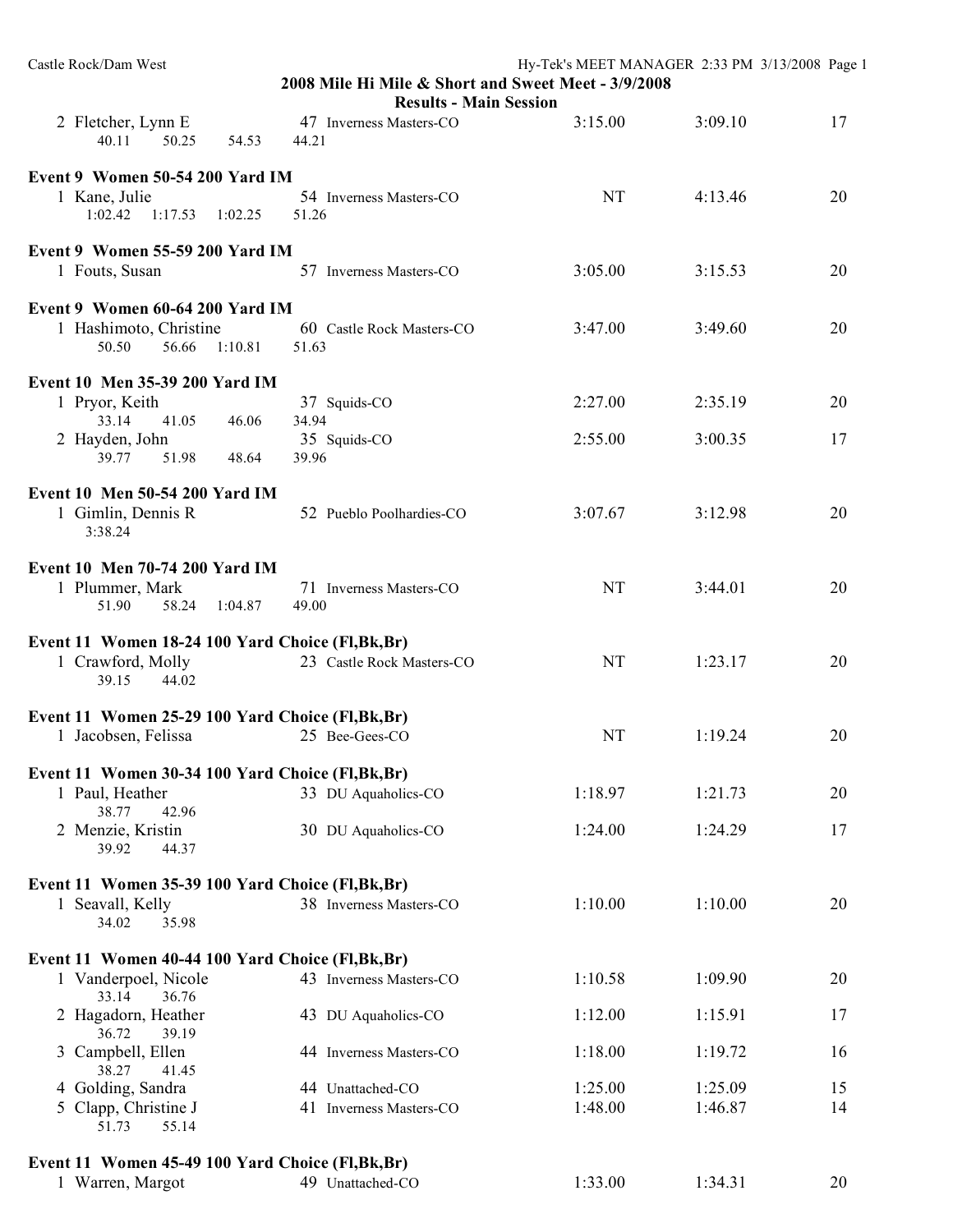| 2008 Mile Hi Mile & Short and Sweet Meet - 3/9/2008<br><b>Results - Main Session</b> |                               |         |         |    |  |  |  |  |
|--------------------------------------------------------------------------------------|-------------------------------|---------|---------|----|--|--|--|--|
| 45.42<br>48.89                                                                       |                               |         |         |    |  |  |  |  |
| 2 Sortwell, Andrea<br>50.77<br>57.23                                                 | 48 Bee-Gees-CO                | 1:44.75 | 1:48.00 | 17 |  |  |  |  |
| Event 11 Women 50-54 100 Yard Choice (Fl, Bk, Br)                                    |                               |         |         |    |  |  |  |  |
| 1 Chidester, Victoria                                                                | 51 Unattached-CO              | 1:23.00 | 1:23.81 | 20 |  |  |  |  |
| 39.55<br>44.26                                                                       |                               |         |         |    |  |  |  |  |
| Event 12 Men 35-39 100 Yard Choice (Fl, Bk, Br)                                      |                               |         |         |    |  |  |  |  |
| 1 Champlin, Pete                                                                     | 39 DU Aquaholics-CO           | 1:02.70 | 1:00.66 | 20 |  |  |  |  |
| 28.42<br>32.24                                                                       |                               |         |         |    |  |  |  |  |
| Event 12 Men 40-44 100 Yard Choice (Fl, Bk, Br)                                      |                               |         |         |    |  |  |  |  |
| 1 Chaiyaroj, Pattanachai                                                             | 44 Squids-CO                  | 1:01.50 | 1:03.02 | 20 |  |  |  |  |
| 30.51<br>32.51                                                                       |                               |         |         |    |  |  |  |  |
| Event 12 Men 45-49 100 Yard Choice (Fl, Bk, Br)                                      |                               |         |         |    |  |  |  |  |
| 1 Scott, Greg                                                                        | 48 Highlands Ranch Masters-CO | 1:05.00 | 1:05.27 | 20 |  |  |  |  |
| 9.36<br>55.91                                                                        |                               |         |         |    |  |  |  |  |
| Event 12 Men 50-54 100 Yard Choice (Fl, Bk, Br)                                      |                               |         |         |    |  |  |  |  |
| 1 Lehrer, Mark<br>35.59<br>31.33                                                     | 50 Colorado Stars-CO          | 1:12.50 | 1:06.92 | 20 |  |  |  |  |
| 2 Louie, Jamie                                                                       | 51 Colorado Springs-CO        | 1:11.30 | 1:15.13 | 17 |  |  |  |  |
| 35.12<br>40.01                                                                       |                               |         |         |    |  |  |  |  |
| 3 Alvarado, Ray                                                                      | 50 Unattached-CO              | 1:20.00 | 1:23.49 | 16 |  |  |  |  |
| 44.36<br>39.13<br>4 Benson, Stan                                                     | 54 Boulder Aquatic Masters-CO | 1:30.00 | 1:25.15 | 15 |  |  |  |  |
| 1:15.90<br>9.25                                                                      |                               |         |         |    |  |  |  |  |
| 5 Lee, Wayne<br>43.13<br>52.95                                                       | 54 Squids-CO                  | 1:32.00 | 1:36.08 | 14 |  |  |  |  |
| Event 12 Men 60-64 100 Yard Choice (Fl, Bk, Br)                                      |                               |         |         |    |  |  |  |  |
| 1 Abrahams, Rich T                                                                   | 62 Unattached-CO              | 1:00.00 | 1:00.79 | 20 |  |  |  |  |
| 28.25<br>32.54                                                                       |                               |         |         |    |  |  |  |  |
| 2 Abbot, Bill<br>31.90<br>38.39                                                      | 61 Unattached-CO              | 1:09.00 | 1:10.29 | 17 |  |  |  |  |
|                                                                                      |                               |         |         |    |  |  |  |  |
| Event 13 Women 40-44 50 Yard Choice (Fl, Bk, Br)                                     |                               |         |         |    |  |  |  |  |
| 1 Riner, Betsy                                                                       | 41 Inverness Masters-CO       | 33.10   | 32.30   | 20 |  |  |  |  |
| Event 13 Women 60-64 50 Yard Choice (Fl, Bk, Br)                                     |                               |         |         |    |  |  |  |  |
| 1 Hashimoto, Christine                                                               | 60 Castle Rock Masters-CO     | 43.00   | 44.21   | 20 |  |  |  |  |
| Event 14 Men 25-29 50 Yard Choice (Fl, Bk, Br)                                       |                               |         |         |    |  |  |  |  |
| 1 Walton, Daniel                                                                     | 27 Highlands Ranch Masters-CO | 28.00   | 26.56   | 20 |  |  |  |  |
| Event 14 Men 35-39 50 Yard Choice (Fl, Bk, Br)                                       |                               |         |         |    |  |  |  |  |
| 1 Long, Joseph M                                                                     | 38 Castle Rock Masters-CO     | 35.00   | 35.63   | 20 |  |  |  |  |
| 2 Pryor, Keith                                                                       | 37 Squids-CO                  | 33.00   | 36.40   | 17 |  |  |  |  |
| 3 Hayden, John                                                                       | 35 Squids-CO                  | 38.00   | 37.41   | 16 |  |  |  |  |
| Event 14 Men 40-44 50 Yard Choice (Fl, Bk, Br)                                       |                               |         |         |    |  |  |  |  |
| 1 Kolde, Kyle                                                                        | 41 Unattached-CO              | 27.00   | 28.26   | 20 |  |  |  |  |
|                                                                                      |                               |         |         |    |  |  |  |  |
| Event 14 Men 45-49 50 Yard Choice (Fl, Bk, Br)                                       |                               |         |         |    |  |  |  |  |
| 1 Scott, Greg<br>(Event 14 Men 45-49 50 Yard Choice (Fl, Bk, Br))                    | 48 Highlands Ranch Masters-CO | 30.00   | 30.55   | 20 |  |  |  |  |
|                                                                                      |                               |         |         |    |  |  |  |  |

Castle Rock/Dam West Hy-Tek's MEET MANAGER 2:33 PM 3/13/2008 Page 1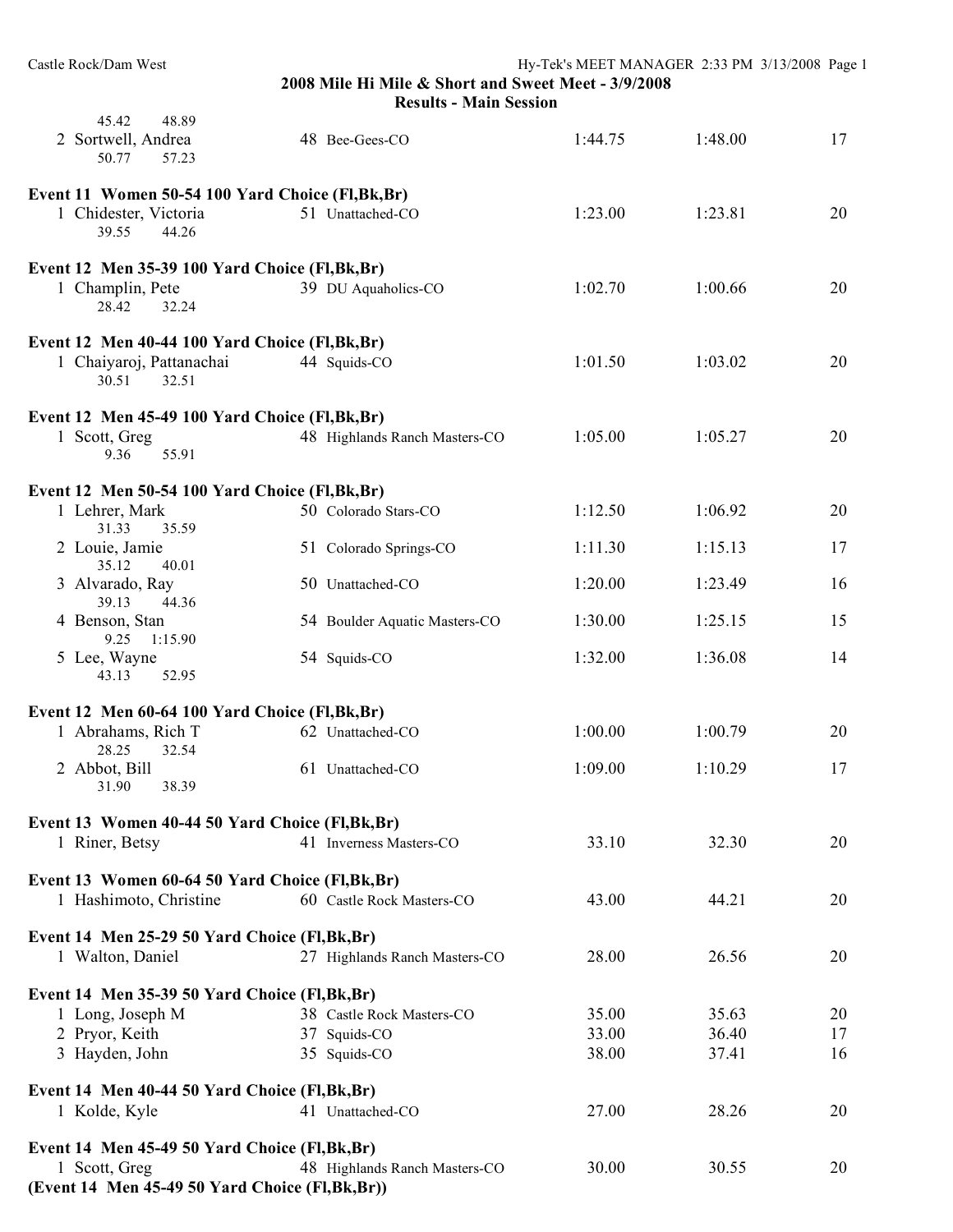| Castle Rock/Dam West                                                                                 | 2008 Mile Hi Mile & Short and Sweet Meet - 3/9/2008<br><b>Results - Main Session</b> |                | Hy-Tek's MEET MANAGER 2:33 PM 3/13/2008 Page 1 |          |
|------------------------------------------------------------------------------------------------------|--------------------------------------------------------------------------------------|----------------|------------------------------------------------|----------|
| 2 Gress, Karl                                                                                        | 45 Highlands Ranch Masters-CO                                                        | 32.00          | 32.43                                          | 17       |
| Event 14 Men 50-54 50 Yard Choice (Fl, Bk, Br)<br>1 Lee, Wayne                                       | 54 Squids-CO                                                                         | 42.00          | 43.28                                          | 20       |
| Event 14 Men 55-59 50 Yard Choice (Fl, Bk, Br)<br>1 Orendorff, Michael<br>2 Pflum, Glenn D           | 56 Pueblo Poolhardies-CO<br>57 Squids-CO                                             | 34.90<br>46.38 | 34.09<br>48.58                                 | 20<br>17 |
| Event 14 Men 65-69 50 Yard Choice (Fl, Bk, Br)<br>1 Burgess, Thom                                    | 65 Colorado Masters Swimming-CO                                                      | 37.00          | 37.34                                          | 20       |
| Event 14 Men 70-74 50 Yard Choice (Fl, Bk, Br)<br>1 Plummer, Mark                                    | 71 Inverness Masters-CO                                                              | 49.13          | 54.86                                          | 20       |
| Event 15 Women 30-34 200 Yard Choice (Fl, Bk, Br)<br>1 Luellen, Katie<br>36.89<br>31.40<br>37.84     | 34 DU Aquaholics-CO<br>39.09                                                         | 2:25.00        | 2:25.22                                        | 20       |
| Event 15 Women 40-44 200 Yard Choice (Fl, Bk, Br)<br>1 Vanderpoel, Nicole<br>37.91<br>39.32<br>40.06 | 43 Inverness Masters-CO<br>39.83                                                     | 2:38.59        | 2:37.12                                        | 20       |
| Event 15 Women 45-49 200 Yard Choice (Fl, Bk, Br)<br>1 Steffe, Kathleen<br>34.34<br>39.14<br>42.41   | 45 Inverness Masters-CO<br>47.25                                                     | 2:30.15        | 2:43.14                                        | 20       |
| Event 15 Women 50-54 200 Yard Choice (Fl, Bk, Br)<br>1 Pyle, Rebecca<br>40.75<br>47.96<br>48.83      | 52 South Suburban-CO<br>47.92                                                        | 3:05.00        | 3:05.46                                        | 20       |
| 2 Chidester, Victoria<br>47.30<br>42.68<br>48.98                                                     | 51 Unattached-CO<br>49.01                                                            | 3:00.00        | 3:07.97                                        | 17       |
| 3 Kane, Julie<br>56.36<br>1:00.62<br>1:02.01                                                         | 54 Inverness Masters-CO<br>57.46                                                     | 3:36.97        | 3:56.45                                        | 16       |
| Event 16 Men 35-39 200 Yard Choice (Fl, Bk, Br)<br>1 Champlin, Pete<br>35.83<br>38.15<br>38.44       | 39 DU Aquaholics-CO<br>36.61                                                         | 2:25.00        | 2:29.03                                        | 20       |
| Event 16 Men 40-44 200 Yard Choice (Fl, Bk, Br)<br>1 Galen, Henry<br>34.49<br>37.95<br>42.21         | 44 Colorado Stars-CO<br>42.52                                                        | 2:31.50        | 2:37.17                                        | 20       |
| Event 16 Men 45-49 200 Yard Choice (Fl, Bk, Br)<br>1 O'Keefe, John P<br>42.91<br>50.17<br>52.71      | 46 Bee-Gees-CO<br>50.83                                                              | 3:12.00        | 3:16.62                                        | 20       |
| Event 16 Men 50-54 200 Yard Choice (Fl, Bk, Br)<br>1 Nolte, Chris<br>29.86<br>37.55<br>42.47         | 51 Inverness Masters-CO<br>33.08                                                     | 2:25.00        | 2:22.96                                        | 20       |
| Event 16 Men 60-64 200 Yard Choice (Fl, Bk, Br)<br>1 Townsend, Cecil<br>41.55<br>43.20<br>43.29      | 60 Pueblo Poolhardies-CO<br>43.07                                                    | 2:46.60        | 2:51.11                                        | 20       |
| Event 16 Men 65-69 200 Yard Choice (Fl, Bk, Br)<br>1 Reynolds, Bing<br>55.17 1:02.61<br>1:04.74      | 67 Boulder Aquatic Masters-CO<br>58.41                                               | 4:00.00        | 4:00.93                                        | 20       |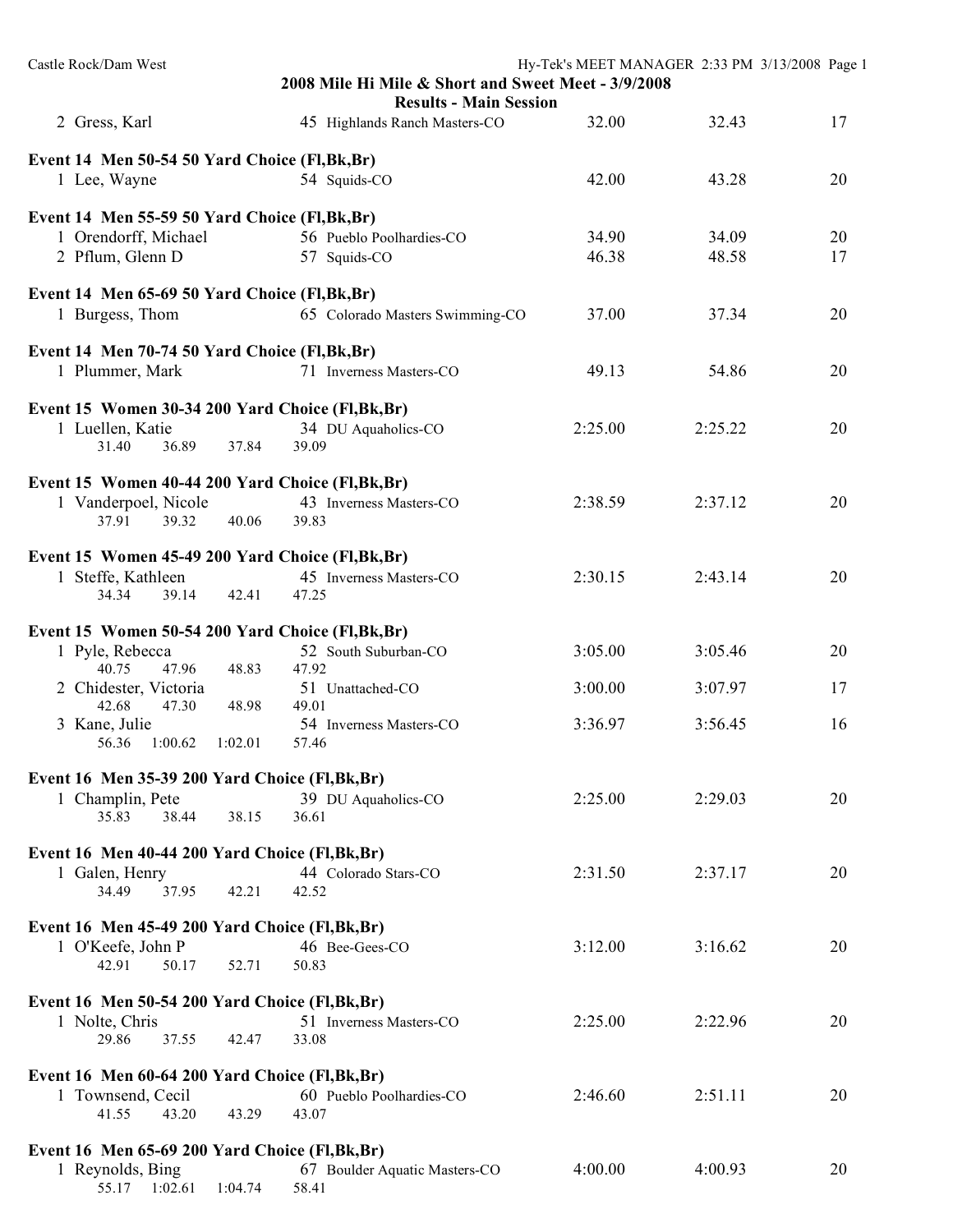**2008 Mile Hi Mile & Short and Sweet Meet - 3/9/2008**

**Results - Main Session**

| Event 17 Women 25-29 100 Yard Freestyle                                     |                               |         |         |    |
|-----------------------------------------------------------------------------|-------------------------------|---------|---------|----|
| 1 Christensen, Mindy<br>32.52<br>36.97                                      | 27 Unattached-CO              | 1:10.00 | 1:09.49 | 20 |
| Event 17 Women 35-39 100 Yard Freestyle                                     |                               |         |         |    |
| 1 Tobey, Stacey<br>28.93<br>31.13                                           | 39 Boulder Aquatic Masters-CO | 59.80   | 1:00.06 | 20 |
| 2 Seavall, Kelly<br>32.69<br>44.19                                          | 38 Inverness Masters-CO       | 1:02.00 | 1:16.88 | 17 |
| 3 Bernert, Kristal<br>38.26<br>39.78                                        | 35 Unattached-CO              | 1:17.00 | 1:18.04 | 16 |
| Event 17 Women 40-44 100 Yard Freestyle                                     |                               |         |         |    |
| 1 Hagadorn, Heather<br>1:20.11                                              | 43 DU Aquaholics-CO           | 1:03.00 | 1:04.33 | 20 |
| 2 Hinton, Stephanie<br>33.30<br>35.43                                       | 41 DU Aquaholics-CO           | NT      | 1:08.73 | 17 |
| Event 17 Women 45-49 100 Yard Freestyle                                     |                               |         |         |    |
| 1 Garnier, Kathy<br>27.94<br>29.37                                          | 47 Inverness Masters-CO       | 57.50   | 57.31   | 20 |
| 2 Warren, Margot<br>34.88<br>35.08                                          | 49 Unattached-CO              | 1:15.00 | 1:09.96 | 17 |
| 3 Glen, Cynthia J<br>36.00<br>40.34                                         | 49 Highlands Ranch Masters-CO | 1:08.00 | 1:16.34 | 16 |
| 4 Sortwell, Andrea<br>39.15<br>42.85                                        | 48 Bee-Gees-CO                | 1:22.84 | 1:22.00 | 15 |
| Event 17 Women 60-64 100 Yard Freestyle                                     |                               |         |         |    |
| 1 Hashimoto, Christine<br>41.25<br>46.54                                    | 60 Castle Rock Masters-CO     | 1:24.00 | 1:27.79 | 20 |
|                                                                             |                               |         |         |    |
| Event 18 Men 25-29 100 Yard Freestyle<br>1 Walton, Daniel<br>26.72<br>29.01 | 27 Highlands Ranch Masters-CO | 56.00   | 55.73   | 20 |
| 2 Johnson, Brett<br>26.90<br>30.51                                          | 28 DU Aquaholics-CO           | 56.00   | 57.41   | 17 |
|                                                                             |                               |         |         |    |
| Event 18 Men 30-34 100 Yard Freestyle                                       |                               | 50.90   | 51.93   | 20 |
| 1 O'Sullivan, Chris<br>25.13<br>26.80                                       | 33 DU Aquaholics-CO           |         |         |    |
| Event 18 Men 45-49 100 Yard Freestyle                                       |                               |         |         |    |
| 1 Scott, Greg<br>25.30<br>27.15                                             | 48 Highlands Ranch Masters-CO | 53.00   | 52.45   | 20 |
| 2 Johnson, Mark<br>25.92<br>28.44                                           | 47 Swim Dogs-CO               | 55.00   | 54.36   | 17 |
| 3 Engle, Curtis<br>26.17<br>29.32                                           | 46 Highlands Ranch Masters-CO | 56.75   | 55.49   | 16 |
| Event 18 Men 50-54 100 Yard Freestyle                                       |                               |         |         |    |
| 1 Benson, Stan<br>21.67<br>42.03                                            | 54 Boulder Aquatic Masters-CO | 1:05.00 | 1:03.70 | 20 |
| 2 Alvarado, Ray<br>31.51<br>34.37                                           | 50 Unattached-CO              | 1:05.00 | 1:05.88 | 17 |
| 3 Gimlin, Dennis R<br>35.88<br>38.55                                        | 52 Pueblo Poolhardies-CO      | 1:09.59 | 1:14.43 | 16 |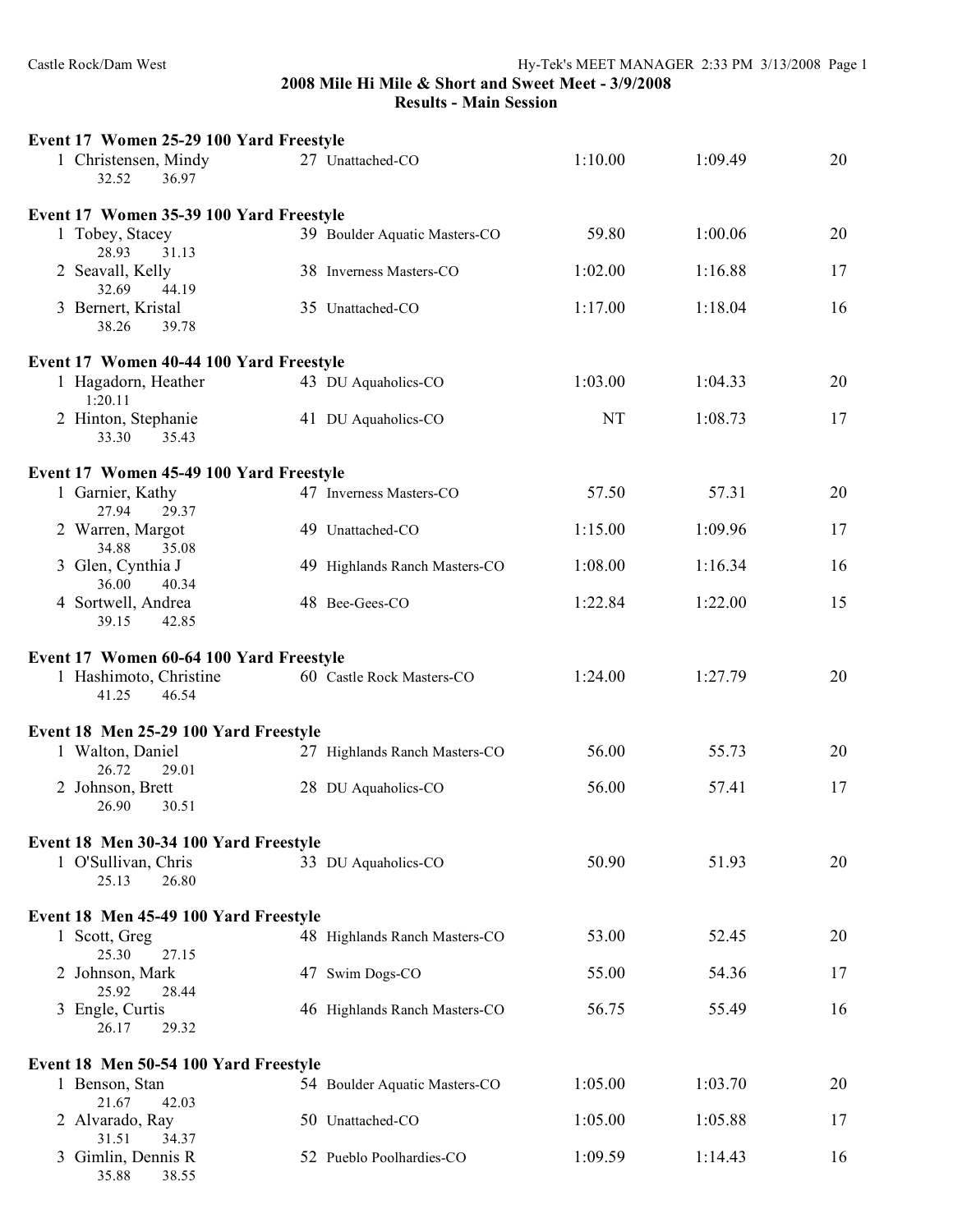| Castle Rock/Dam West                             |                                                     |           | Hy-Tek's MEET MANAGER 2:33 PM 3/13/2008 Page 1 |    |
|--------------------------------------------------|-----------------------------------------------------|-----------|------------------------------------------------|----|
|                                                  | 2008 Mile Hi Mile & Short and Sweet Meet - 3/9/2008 |           |                                                |    |
|                                                  | <b>Results - Main Session</b>                       |           |                                                |    |
| Event 18 Men 55-59 100 Yard Freestyle            |                                                     | 1:20.00   |                                                |    |
| 1 Franchi, Gary<br>35.16<br>37.73                | 59 Pueblo Poolhardies-CO                            |           | 1:12.89                                        | 20 |
| 2 Netting, Rob                                   | 58 DU Aquaholics-CO                                 | 1:15.00   | 1:14.90                                        | 17 |
| 38.56<br>36.34                                   |                                                     |           |                                                |    |
|                                                  |                                                     |           |                                                |    |
| Event 18 Men 65-69 100 Yard Freestyle            |                                                     |           |                                                |    |
| 1 Burgess, Thom                                  | 65 Colorado Masters Swimming-CO                     | 1:08.00   | 1:08.69                                        | 20 |
| 34.11<br>34.58                                   |                                                     |           |                                                |    |
| 2 Reynolds, Bing                                 | 67 Boulder Aquatic Masters-CO                       | 1:43.00   | 1:43.63                                        | 17 |
| 46.90<br>56.73                                   |                                                     |           |                                                |    |
|                                                  |                                                     |           |                                                |    |
| Event 18 Men 70-74 100 Yard Freestyle            | 71 Inverness Masters-CO                             | 1:16.49   | 1:20.16                                        | 20 |
| 1 Plummer, Mark<br>38.04<br>42.12                |                                                     |           |                                                |    |
|                                                  |                                                     |           |                                                |    |
| Event 19 Women 18-24 50 Yard Choice (Fl, Bk, Br) |                                                     |           |                                                |    |
| 1 Crawford, Molly                                | 23 Castle Rock Masters-CO                           | <b>NT</b> | 38.83                                          | 20 |
|                                                  |                                                     |           |                                                |    |
| Event 19 Women 25-29 50 Yard Choice (Fl, Bk, Br) |                                                     |           |                                                |    |
| 1 Jacobsen, Felissa                              | 25 Bee-Gees-CO                                      | <b>NT</b> | 35.47                                          | 20 |
|                                                  |                                                     |           |                                                |    |
| Event 19 Women 30-34 50 Yard Choice (Fl, Bk, Br) |                                                     |           |                                                |    |
| 1 Luellen, Katie                                 | 34 DU Aquaholics-CO                                 | 29.80     | 30.40                                          | 20 |
| Event 19 Women 40-44 50 Yard Choice (Fl, Bk, Br) |                                                     |           |                                                |    |
| 1 Riner, Betsy                                   | 41 Inverness Masters-CO                             | 36.20     | 35.25                                          | 20 |
| 2 Golding, Sandra                                | 44 Unattached-CO                                    | 37.00     | 37.84                                          | 17 |
| 3 Clapp, Christine J                             | 41 Inverness Masters-CO                             | 49.49     | 48.49                                          | 16 |
|                                                  |                                                     |           |                                                |    |
| Event 19 Women 45-49 50 Yard Choice (Fl, Bk, Br) |                                                     |           |                                                |    |
| 1 Tatnall, Suzy                                  | 48 Highlands Ranch Masters-CO                       | 35.00     | 34.38                                          | 20 |
|                                                  |                                                     |           |                                                |    |
| Event 19 Women 50-54 50 Yard Choice (Fl, Bk, Br) |                                                     |           |                                                |    |
| 1 Pyle, Rebecca                                  | 52 South Suburban-CO                                | 36.00     | 35.40                                          | 20 |
| 2 Chidester, Victoria                            | 51 Unattached-CO                                    | 37.50     | 39.50                                          | 17 |
|                                                  |                                                     |           |                                                |    |
| Event 20 Men 25-29 50 Yard Choice (Fl, Bk, Br)   |                                                     |           |                                                |    |
| 1 Novell, Mike                                   | 26 Bee-Gees-CO                                      | 34.50     | 29.71                                          | 20 |
|                                                  |                                                     |           |                                                |    |
| Event 20 Men 40-44 50 Yard Choice (Fl, Bk, Br)   | 44 Colorado Stars-CO                                | 28.50     | 28.33                                          | 20 |
| 1 Galen, Henry<br>2 Kolde, Kyle                  | 41 Unattached-CO                                    | 32.00     | 32.10                                          | 17 |
| 3 Amos, Will                                     | 40 Bee-Gees-CO                                      | 35.00     | 36.95                                          | 16 |
|                                                  |                                                     |           |                                                |    |
| Event 20 Men 45-49 50 Yard Choice (Fl, Bk, Br)   |                                                     |           |                                                |    |
| 1 Gress, Karl                                    | 45 Highlands Ranch Masters-CO                       | 29.40     | 29.71                                          | 20 |
| 2 O'Keefe, John P                                | 46 Bee-Gees-CO                                      | 48.00     | 44.95                                          | 17 |
|                                                  |                                                     |           |                                                |    |
| Event 20 Men 50-54 50 Yard Choice (Fl, Bk, Br)   |                                                     |           |                                                |    |
| 1 Lehrer, Mark                                   | 50 Colorado Stars-CO                                | 28.50     | 27.88                                          | 20 |
|                                                  |                                                     |           |                                                |    |
| Event 20 Men 55-59 50 Yard Choice (Fl, Bk, Br)   |                                                     |           |                                                |    |
| 1 Pflum, Glenn D                                 | 57 Squids-CO                                        | 43.27     | 46.67                                          | 20 |
|                                                  |                                                     |           |                                                |    |
| Event 21 Women 30-34 500 Yard Freestyle          |                                                     |           |                                                |    |
| 1 Paul, Heather                                  | 33 DU Aquaholics-CO                                 | 5:53.00   | 6:14.98                                        | 20 |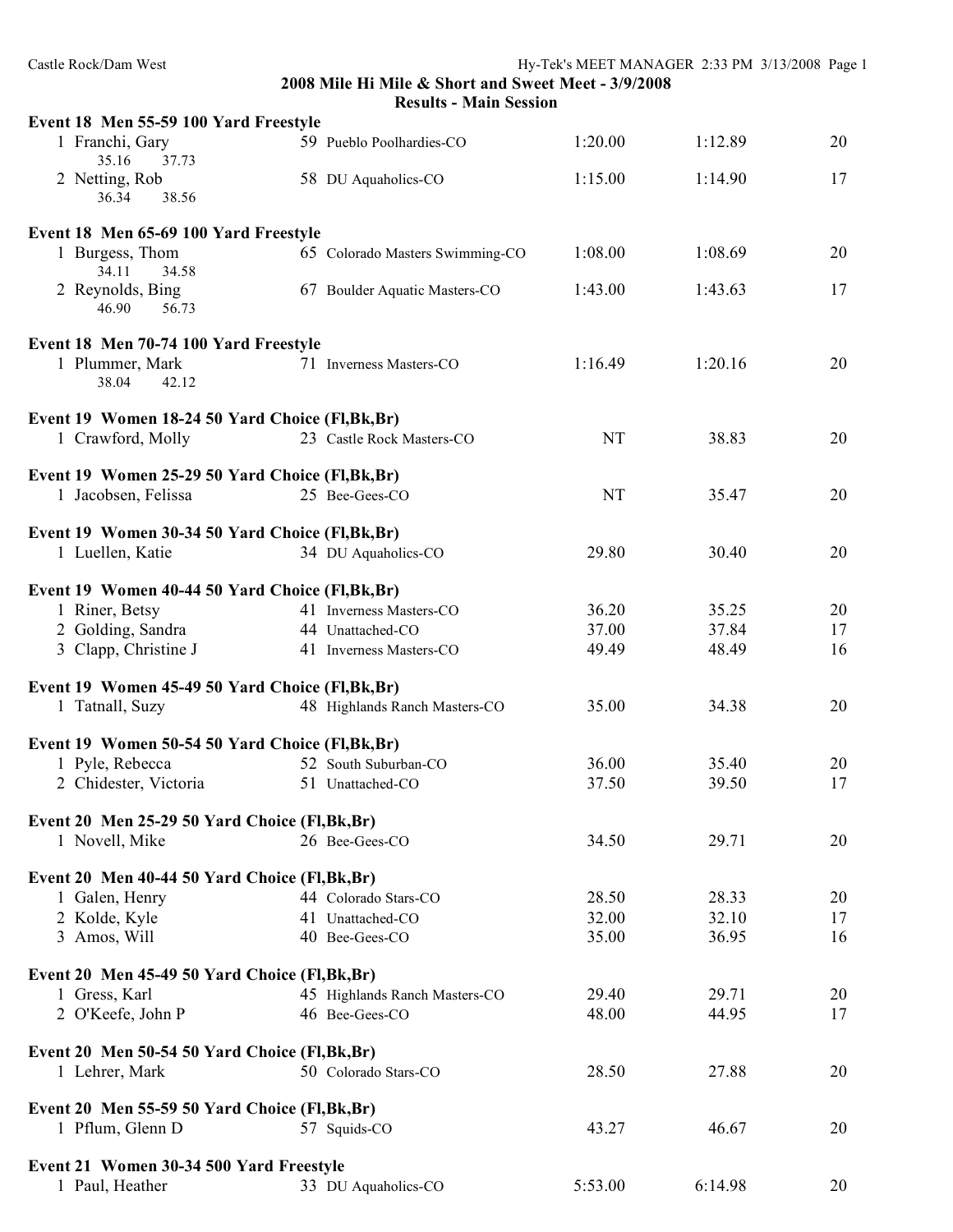| Castle Rock/Dam West                      |                  |       |             |                          |                               |       | 2008 Mile Hi Mile & Short and Sweet Meet - 3/9/2008 | Hy-Tek's MEET MANAGER 2:33 PM 3/13/2008 Page 1 |            |
|-------------------------------------------|------------------|-------|-------------|--------------------------|-------------------------------|-------|-----------------------------------------------------|------------------------------------------------|------------|
|                                           |                  |       |             |                          | <b>Results - Main Session</b> |       |                                                     |                                                |            |
| 32.46<br>39.00                            | 36.23<br>37.83   | 37.05 | 37.88       | 38.20                    | 38.75                         | 38.74 | 38.84                                               |                                                |            |
| (Event 21 Women 30-34 500 Yard Freestyle) |                  |       |             |                          |                               |       |                                                     |                                                |            |
| 2 Menzie, Kristin                         |                  |       |             | 30 DU Aquaholics-CO      |                               |       | 6:50.00                                             | 6:25.09                                        | 17         |
| 32.79                                     | 36.41            | 37.75 | 39.05       | 39.49                    | 39.88                         | 39.85 | 40.14                                               |                                                |            |
| 40.16                                     | 39.57            |       |             |                          |                               |       |                                                     |                                                |            |
| Event 21 Women 35-39 500 Yard Freestyle   |                  |       |             |                          |                               |       |                                                     |                                                |            |
| 1 Bernert, Kristal                        |                  |       |             | 35 Unattached-CO         |                               |       | 7:30.00                                             | 8:35.19                                        | 20         |
| 45.78                                     | 18.29            | 30.80 | 15.33       | 26.54                    | 1:00.69                       | 18.84 | 19.40                                               |                                                |            |
| 3:49.71                                   | 49.81            |       |             |                          |                               |       |                                                     |                                                |            |
| Event 21 Women 55-59 500 Yard Freestyle   |                  |       |             |                          |                               |       |                                                     |                                                |            |
| 1 Fouts, Susan                            |                  |       |             | 57 Inverness Masters-CO  |                               |       | 6:43.00                                             | 7:01.25                                        | 20         |
| 38.94<br>42.97                            | 41.10<br>40.40   | 42.16 | 42.66       | 43.25                    | 43.02                         | 43.58 | 43.17                                               |                                                |            |
| Event 22 Men 35-39 500 Yard Freestyle     |                  |       |             |                          |                               |       |                                                     |                                                |            |
| 1 Long, Joseph M                          |                  |       |             |                          | 38 Castle Rock Masters-CO     |       | 6:48.00                                             | 6:46.83                                        | 20         |
| 35.11                                     | 38.18            | 40.22 | 40.84       | 42.25                    | 42.57                         | 42.84 | 42.97                                               |                                                |            |
| 41.96                                     | 39.89            |       |             |                          |                               |       |                                                     |                                                |            |
| Event 22 Men 45-49 500 Yard Freestyle     |                  |       |             |                          |                               |       |                                                     |                                                |            |
| 1 Sweers, Jeff                            |                  |       |             | 46 DU Aquaholics-CO      |                               |       | 7:40.00                                             | 7:54.08                                        | 20         |
| 39.17                                     | 42.29            | 44.96 | 47.45       | 47.71                    | 49.77                         | 50.50 | 50.12                                               |                                                |            |
| 51.17                                     | 50.94            |       |             |                          |                               |       |                                                     |                                                |            |
| Event 22 Men 50-54 500 Yard Freestyle     |                  |       |             |                          |                               |       |                                                     |                                                |            |
| 1 Nolte, Chris                            |                  |       |             | 51 Inverness Masters-CO  |                               |       | 5:40.00                                             | 5:44.16                                        | 20         |
| 30.64                                     | 33.51            | 34.41 | 35.05       | 35.03                    | 35.47                         | 35.38 | 35.21                                               |                                                |            |
| 35.14                                     | 34.32            |       |             |                          |                               |       |                                                     |                                                |            |
| 2 Louie, Jamie                            |                  |       |             | 51 Colorado Springs-CO   |                               |       | 6:30.50                                             | 7:12.55                                        | 17         |
| 34.40                                     | 39.61            | 41.04 | 41.57       | 45.31                    | 45.76                         | 39.67 | 39.10                                               |                                                |            |
| 59.32<br>3 Gimlin, Dennis R               | 46.77            |       |             | 52 Pueblo Poolhardies-CO |                               |       | 7:28.56                                             | 7:37.38                                        | 16         |
| 40.08 46.58                               |                  | 47.47 | 47.50 47.24 |                          | 46.27                         | 46.36 | 46.69                                               |                                                |            |
| 46.20                                     | 42.99            |       |             |                          |                               |       |                                                     |                                                |            |
| 4 Glossa, Jeff                            |                  |       |             | 53 DU Aquaholics-CO      |                               |       | 8:00.00                                             | 7:42.12                                        | 15         |
| 40.17                                     | 42.41            | 45.47 | 46.46       | 47.61                    | 49.00                         | 48.07 | 48.06                                               |                                                |            |
| 47.75                                     | 47.12            |       |             |                          |                               |       |                                                     |                                                |            |
| Event 22 Men 55-59 500 Yard Freestyle     |                  |       |             |                          |                               |       |                                                     |                                                |            |
| 1 Orendorff, Michael                      |                  |       |             | 56 Pueblo Poolhardies-CO |                               |       | 6:58.00                                             | 7:05.40                                        | 20         |
| 38.02<br>43.70                            | 42.03<br>40.86   | 42.94 | 43.10       | 43.53                    | 43.63                         | 43.44 | 44.15                                               |                                                |            |
| 2 Franchi, Gary                           |                  |       |             | 59 Pueblo Poolhardies-CO |                               |       | 7:55.00                                             | 7:29.55                                        | 17         |
| 39.61                                     | 43.76            | 45.16 | 45.87       | 46.17                    | 45.46                         | 46.94 | 46.41                                               |                                                |            |
| 46.48                                     | 43.69            |       |             |                          |                               |       |                                                     |                                                |            |
| Event 22 Men 60-64 500 Yard Freestyle     |                  |       |             |                          |                               |       |                                                     |                                                |            |
| 1 Townsend, Cecil                         |                  |       |             | 60 Pueblo Poolhardies-CO |                               |       | 6:28.80                                             | 6:59.53                                        | 20         |
| 39.36<br>42.46                            | 22.75<br>1:20.53 | 20.10 | 42.97       | 43.32                    | 42.62                         | 42.88 | 42.54                                               |                                                |            |
|                                           |                  |       |             |                          |                               |       | Combined Team Scores - Through Event 22             |                                                |            |
|                                           |                  |       |             |                          |                               |       |                                                     |                                                |            |
| 1. DU Aquaholics                          |                  |       |             |                          | 751                           |       | 2. Inverness Masters                                |                                                | 675<br>201 |

3. Unattached 483 4. Highlands Ranch Masters 291 5. Pueblo Poolhardies 286 6. Squids 267